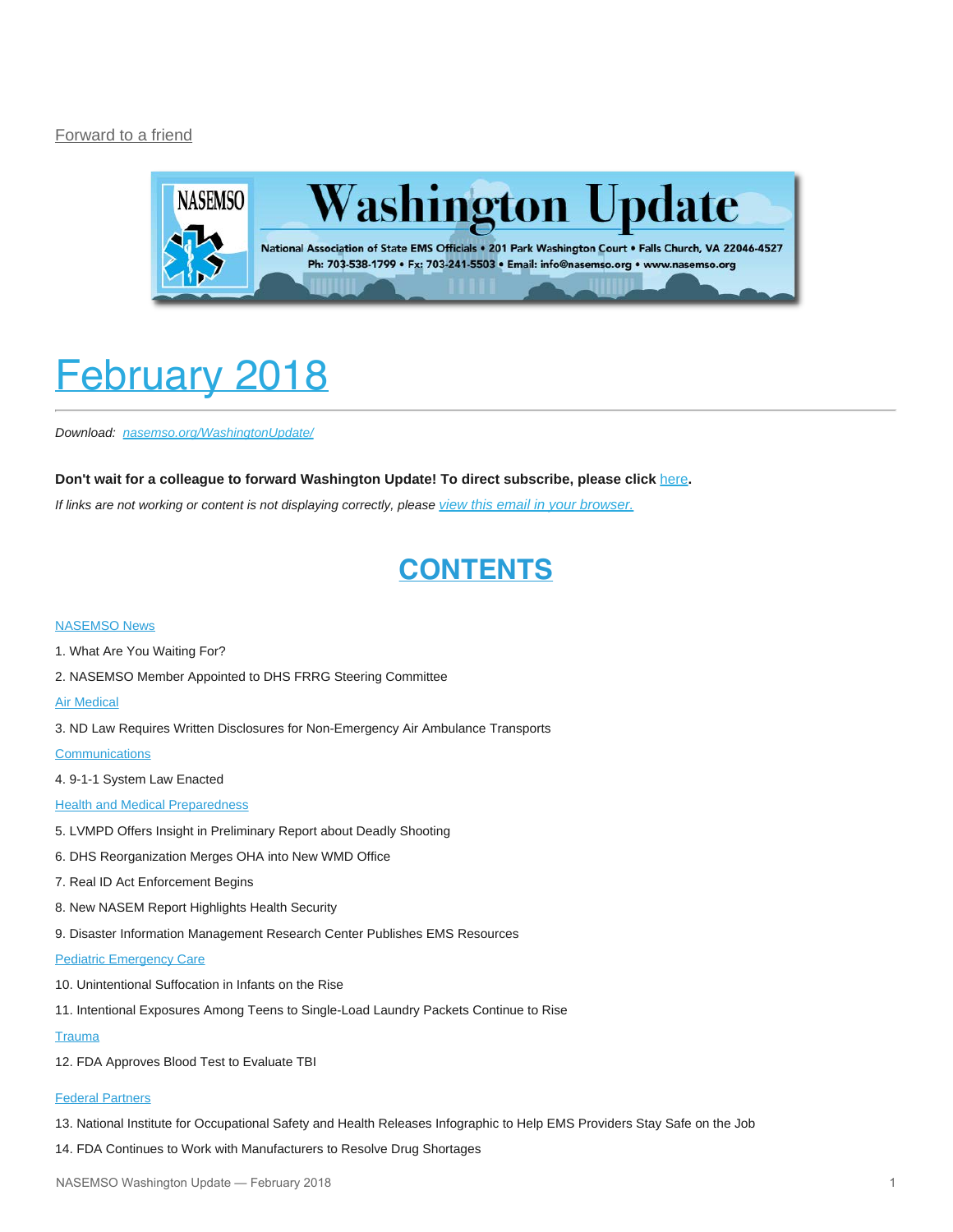15. NIOSH Presents a Webinar on Linking Research to Healthier Workplace Practices

#### **[Industry News](#page-8-0)**

- 16. Call for Volunteers for the CAAS Standards Revision Committee
- 17. NREMT Announces Team-Focused Organization Structure
- 18. NREMT Retires I-99 Exam
- 19. JEMS Cover Story Highlights Dangers of EMS Fatigue

#### [Interesting Abstracts](#page-9-0)

- 20. External Validation of the Air Medical Prehospital Triage Score for Trauma
- 21. Patients Benefit from Direct Transfer to PCI Center Following OHCA
- 22. New Transillumination Technique Makes Flexible Tracheal Intubation Easier
- 23. Study Looks at High Dose Insulin for Beta-Blocker and Calcium Channel-Blocker Poisoning
- 24. National Systematic Legal Review of State Policies on EMS Licensure Levels' Authority to Administer Opioid Antagonists

[Upcoming Events](#page-10-0)

[Contact NASEMSO](#page-13-0)

Return to top  $\wedge$ 

#### <span id="page-1-0"></span>NASEMSO NEWS

### **1. What Are You Waiting For?**

Online registration is now available for the 2018 NASEMSO Annual Meeting May 21-24 in Providence, RI. Plan now to attend:

- **Sunday:** Resources for the State EMS Official (seminar for new state officials)
- **Monday:** Council and Committee Meetings
- **Monday Evening:** Optional Outing (TBD)
- **Tuesday:** Council and Committee Meetings
- **Wednesday:** Regional Meetings, General Sessions, and Board Meeting
- **Wednesday at Noon:** Hexagon Event and Abstract Awards
- **Thursday:** Breakout Sessions, General Sessions, Founders Luncheon, and Annual Business Meeting

The hotel rate is available until April 26 or until the block sells out. Read more, including the preliminary schedule of topics and the call for abstracts, [here](https://www.nasemso.org/AnnualMeeting2018/index.asp).

# **2. NASEMSO Member Appointed to DHS FRRG Steering Committee**

Dr. Carol Cunningham, OH state EMS medical director, has been selected to serve on the FRRG's Steering Committee for a 3-year term. The U.S. Department of Homeland Security (DHS) Science and Technology NASEMSO Washington Update — February 2018 2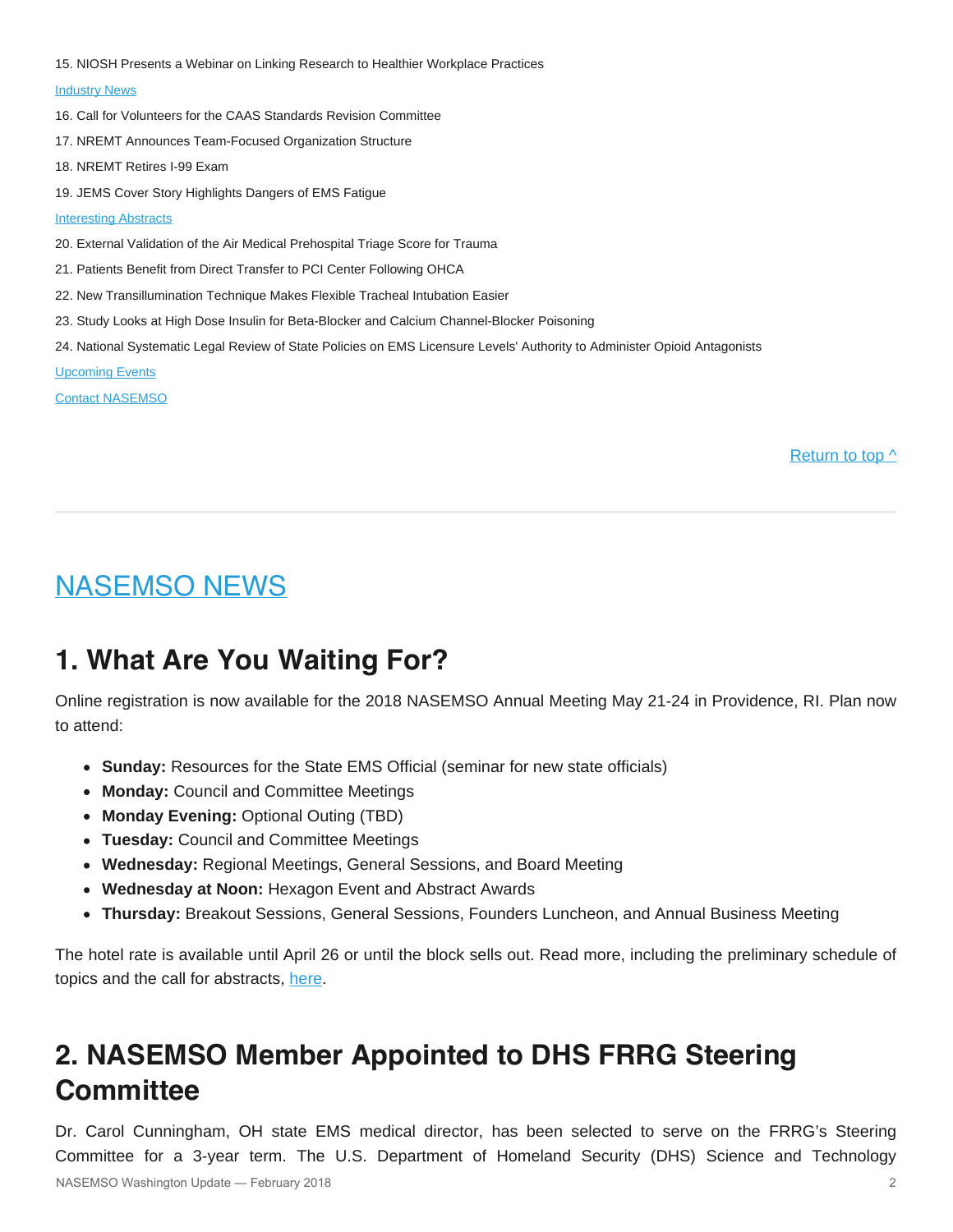Directorate (S&T) relies on experienced emergency response and preparedness professionals to guide its research and development efforts. The First Responder Resource Group (FRRG) fills that role. Comprised of 120 active and retired first responders, the FRRG is an all-volunteer working group that helps S&T maintain focus on the top-priority needs of responders in the field. The members are drawn from a broad range of disciplines, including law enforcement, fire service, emergency medical services, and emergency management; sectors, including local, state, tribal, and federal government, as well as professional associations and the private sector; and all regions of the country. NASEMSO congratulates Dr. Cunningham for this important achievement!

[Return to top ^](#page-0-0)

#### <span id="page-2-0"></span>AIR MEDICAL

### **3. ND Law Requires Written Disclosures for Non-Emergency Air Ambulance Transports**

North Dakota Senate Bill 2231 regulating how health insurance companies pay out-of-network air ambulance claims became effective Jan. 1, 2018. The law, signed by Governor Doug Burgum in April 2017, is designed to protect consumers from massive, unexpected air ambulance bills.

Air ambulances are being used more frequently as a mode of transport for individuals needing medical care. These patients often receive massive and unexpected bills for the full cost of the flight or the balance left after a partial payment is made by the patient's insurer, a practice known as "balance billing." Insurance does not cover the full cost of an air ambulance when the air ambulance provider does not have a contract with the patient's health plan. Air ambulance services are also used for inter-hospital transfers when a patient requires treatment at a different facility. Consequently, state law requires hospitals to notify patients in non-emergency situations which air ambulance providers have a contract with the patient's health insurance company.

As this portion of the law took effect on Aug. 1, 2017, the Department created a one-page document illustrating which air ambulance providers are in-network with the three health insurance carriers in North Dakota. This information is available to consumers and health care providers and must be made available to patients prior to being transported by air ambulance in a non-emergency situation. [Read more](http://www.nd.gov/ndins).

[Return to top ^](#page-0-0)

# <span id="page-2-1"></span>COMMUNICATIONS

# **4. 9-1-1 System Law Enacted**

On February 16th, the 50th anniversary of the first 9-1-1 call in the US, H.R. 582, known as "Kari's Law," was signed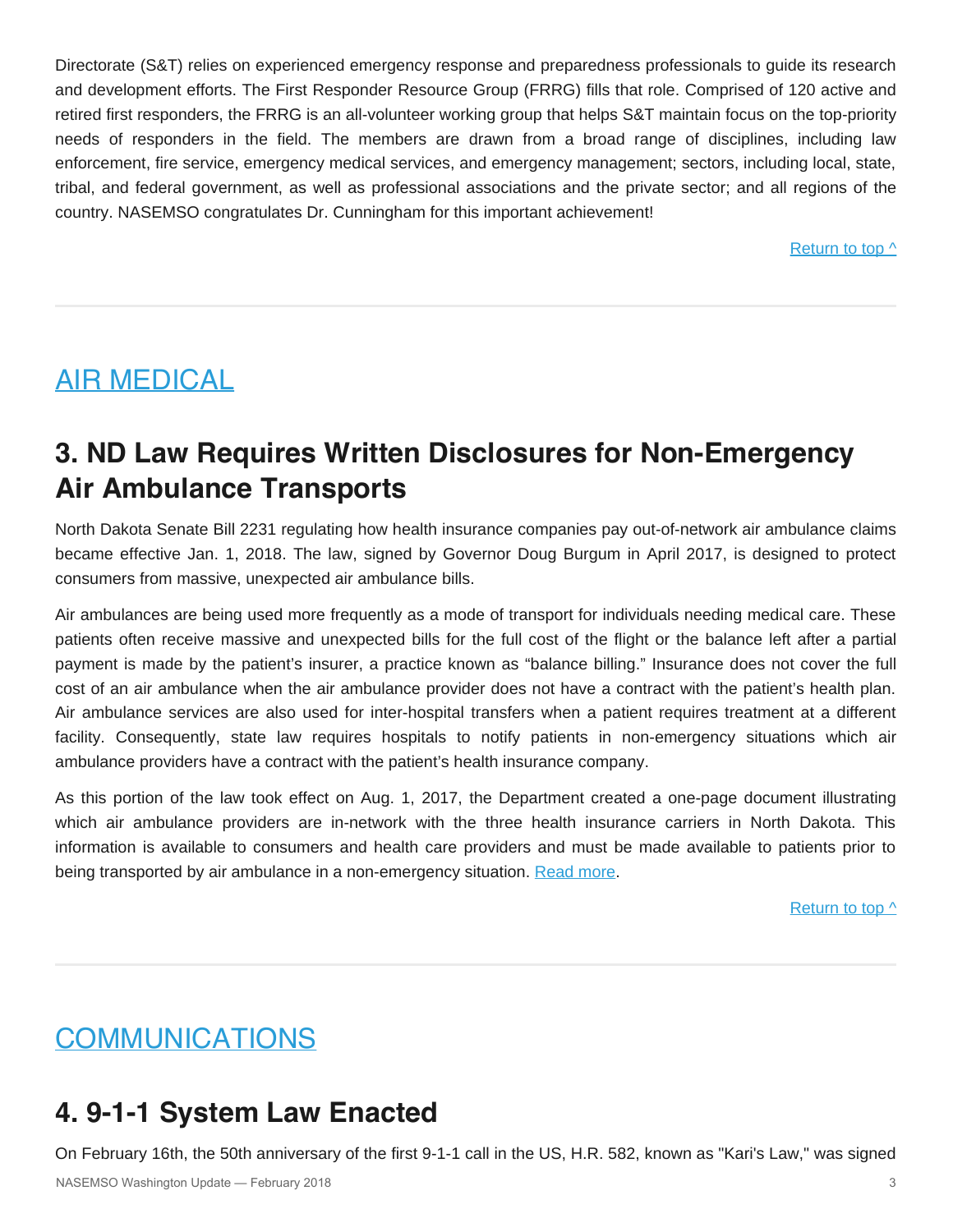into United States law.

HR 582, Public Law No: 115-127, mandates that multi-line telephone systems (MLTS) enable callers to dial 9-1-1 without requiring a prefix number to reach a line outside the MLTS (for example "9--9-1-1", where "9" must be entered before getting an outside line to make any call). After February 16, 2020, all MLTS installations must allow direct outside line calling to 9-1-1.

The law is named for a woman whose husband killed her while her young daughter futilely dialed 9-1-1 on an MLTS system. Her family has been strongly promoting this legislation at the state and federal levels. Some states have already enacted this language as result. [Read more.](https://www.congress.gov/bill/115th-congress/house-bill/582)

Return to top  $\wedge$ 

#### <span id="page-3-0"></span>HEALTH AND MEDICAL PREPAREDNESS

# **5. LVMPD Offers Insight in Preliminary Report about Deadly Shooting**

The Las Vegas Metropolitan Police Department (LVMPD) has released a preliminary report on the 2017 mass shooting at the Mandalay Bay Resort and Casino. According to the report,

"It is not standard practice for the LVMPD to issue an investigative overview related to an open case. Due to the magnitude of this investigative response and the number of victims associated with this incident, Sheriff Joseph Lombardo felt it was important to author an overview of all investigative work accomplished in the aftermath of 1 October. This report is not intended to be a comprehensive and final account of the facts and evidence gathered but rather an overview of the investigation. The investigation into this incident is on-going and a full comprehensive report will be released upon its completion."

[Read more.](https://www.lvmpd.com/en-us/Documents/1_October_FIT_Report_01-18-2018_Footnoted.pdf)

### **6. DHS Reorganization Merges OHA into New WMD Office**

US Department of Homeland Security Secretary Kirstjen Nielsen established the Countering Weapons of Mass Destruction (CWMD) Office in December 2017 by consolidating the Domestic Nuclear Detection Office and most of the Office of Health Affairs, as well as other DHS elements. The CWMD Office is a support component within the Department of Homeland Security. The mission of the Countering Weapons of Mass Destruction (CWMD) Office is to counter attempts by terrorists or other threat actors to attack the United States or its interests using a weapon of mass destruction. [Read more](https://www.dhs.gov/countering-weapons-mass-destruction-office).

# **7. Real ID Act Enforcement Begins**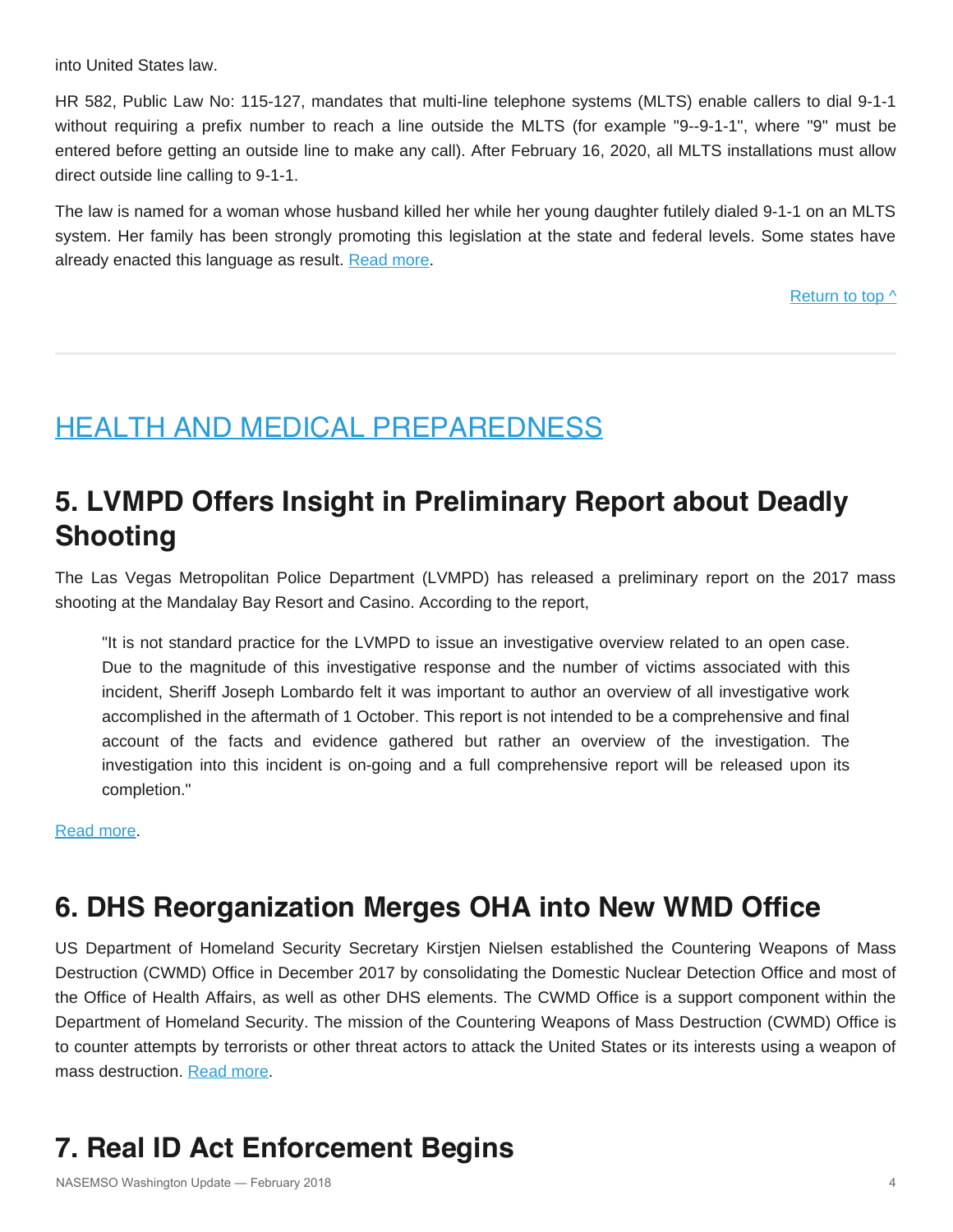Beginning February 5, 2018, the Department of Homeland Security (DHS) began enforcing compliance with the Real ID Act to better protect the American people. Fifty-five out of fifty-six states and territories are compliant or have received an extension. Passengers who have licenses issued by a state or territory that is compliant or has an extension to become compliant with REAL ID requirements may continue to use their licenses as usual.

As of today, American Samoa (AS) is the only territory that has not reached compliance or received an extension. This means that AS residents will not be able to use AS-issued driver's licenses or identification cards to fly domestically or access nuclear power plants or federal facilities, including military bases.

The current round of extensions expires October 10, 2018. Extensions are renewable at the Secretary's discretion if the state has provided adequate justification for continued noncompliance. Renewals are not automatic—extensions will be renewed only if the state demonstrates continuing progress in meeting the REAL ID standards. [Read more.](https://www.dhs.gov/real-id)

### **8. New NASEM Report Highlights Health Security**

On March 8-9, 2017, the National Academies of Sciences, Engineering, and Medicine's Forum on Medical and Public Health Preparedness for Disasters and Emergencies hosted a two-day public workshop to acknowledge persistent issues in health security; to evaluate past, and perhaps inadequate, approaches to addressing them; and to discuss intentional and innovative new solutions.

Health security is the collective effort to prevent, protect against, mitigate, respond to, and recover from the health consequences of natural, man-made, and technological disasters. As the United States adapts to a more digital, mobile, and interconnected world, health care and public health professionals have sought to prepare for and respond to long-standing and emerging threats to the nation's health security. Although health care, public health systems, and capacities to handle health security threats have improved in the past 15 years, many complex challenges persist, and often the nation's preparedness efforts are not sufficient. View a summary of the presentations and discussions from the workshop [here](https://www.nap.edu/read/24856/chapter/1).

### **9. Disaster Information Management Research Center Posts New EMS Resources**

The [Disaster Information Management Research Center \(DIMRC\)](https://disaster.nlm.nih.gov/) recently posted the following EMS Resources:

- [Budgeting for Medical Countermeasures: An Ongoing Need for Preparedness](https://disasterlit.nlm.nih.gov/record/16702) This 16-page report summarizes the progress in procuring medical countermeasures and prior Congressional funding mechanisms for Project BioShield; discusses ways to restore the program's original multi-year funding structure for medical countermeasures so that the existing public-private partnership can thrive; and reviews the Public Health Emergency Medical Countermeasures Enterprise (PHEMCE) and future considerations for chemical, biological, radiological, and nuclear threats.
- [Social Media Analysis During Disasters](https://disasterlit.nlm.nih.gov/record/16703) This course from the National Library of Medicine Disaster Information Management Research Center helps users to develop and implement a plan that will help effectively monitor and analyze disaster information on social media. It details how to develop a plan for monitoring social media for disaster information, monitor social media for actionable information during disasters, choose reliable social media sources and use a checklist to verify content, and practice techniques to lessen uncertainty and information overload.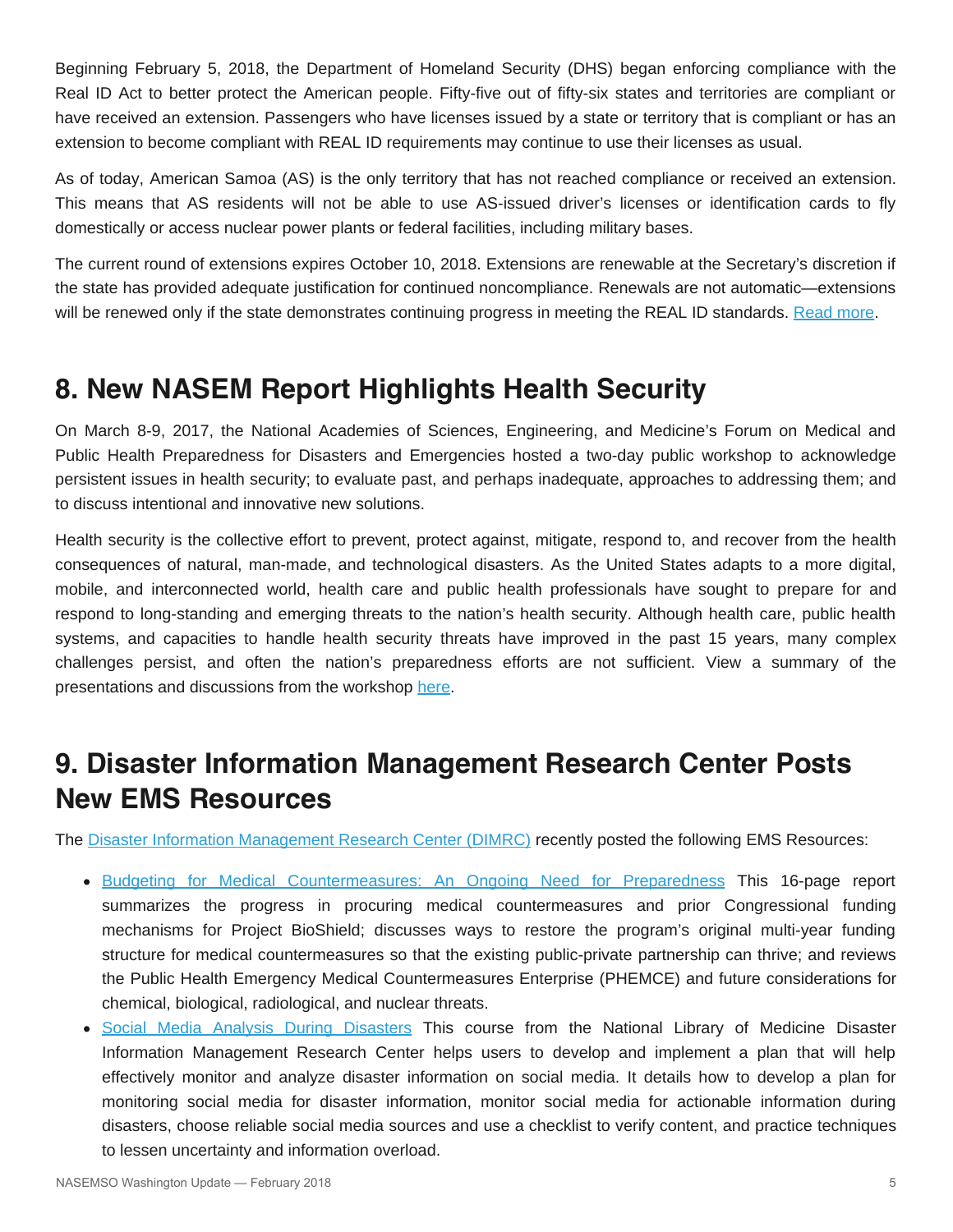- [Talking to Children About Terrorist Attacks and School and Community Shootings in the News](https://disasterlit.nlm.nih.gov/record/16704) This two-page guide offers advice on how to talk to children about tragic events, such as shootings and terrorist attacks, that they are likely to hear about at school or on the news. It helps parents and caregivers talk to children about the tragedy and provides guidance on how to tell if children need additional help.
- [Helping Youth Cope with Disaster](https://disasterlit.nlm.nih.gov/record/16696) This two-page document provides guidance and tips for helping youth cope with disasters that take different forms: natural (earthquakes, tornadoes, and wildfires), family loss, school shootings, and community violence. It lists common thoughts, emotions, and behavior changes, and details when to get more help if it is needed.
- [Pediatric Issues in Disasters](https://disasterlit.nlm.nih.gov/record/16687) This 91-minute webinar from TRACIE (Technical Resources, Assistance Center, and Information Exchange) discusses how local, regional, state, and federal level entities are incorporating pediatric issues into their planning efforts. It details how to identify and incorporate pediatric special considerations into preparedness, mitigation, response, recovery, and resilience-building plans and actions; be prepared every day for an emergency; and integrate pediatric issues into healthcare preparedness plans, trainings, and exercises.
- [Considerations for the Use of Temporary Surge Sites for Managing Seasonal Patient Surge](https://disasterlit.nlm.nih.gov/record/16682) This 18-page document from TRACIE (Technical Resources, Assistance Center, and Information Exchange) describes the major considerations healthcare facility emergency planners must consider when determining patient surge management solutions for longer-duration events, such as weeks to months of managing seasonal illness surge. The severe 2017-2018 influenza season, coupled with increases in other upper respiratory infections, has caused many hospitals to surpass routine surge management measures and initiate temporary surge solutions.
- [Meeting Report from the WHO/ICRC Technical Meeting for Global Consensus on Triage](https://disasterlit.nlm.nih.gov/record/16680) This seven-page document summarizes a meeting convened in January 2017 by the World Health Organization (WHO) and the International Committee of the Red Cross (ICRC) to discuss the current science of triage, including prehospital and facility-based triage during both routine operations and extraordinary/surge situations. The meeting also included a review of existing triage tools, and development of a consensus-based triage framework for both routine operations and surge situations.

[Return to top ^](#page-0-0)

### <span id="page-5-0"></span>PEDIATRIC EMERGENCY CARE

#### **10. Unintentional Suffocation in Infants on the Rise**

The rate of infant mortality due to unintentional suffocation more than doubled in the U.S. from 1999 to 2015, according to a research letter in JAMA Pediatrics. Using CDC data, researchers found that infant mortality caused by unintentional suffocation increased from 12 to 28 per 100,000 people during that period. Increases were observed in all demographic groups. The increase was driven by a growing number of suffocations and strangulations in bed. The authors conclude,

"The observed increase is likely associated with multiple factors, including use of unsafe products and improved differentiation between suffocation and sudden infant death syndrome in death certificate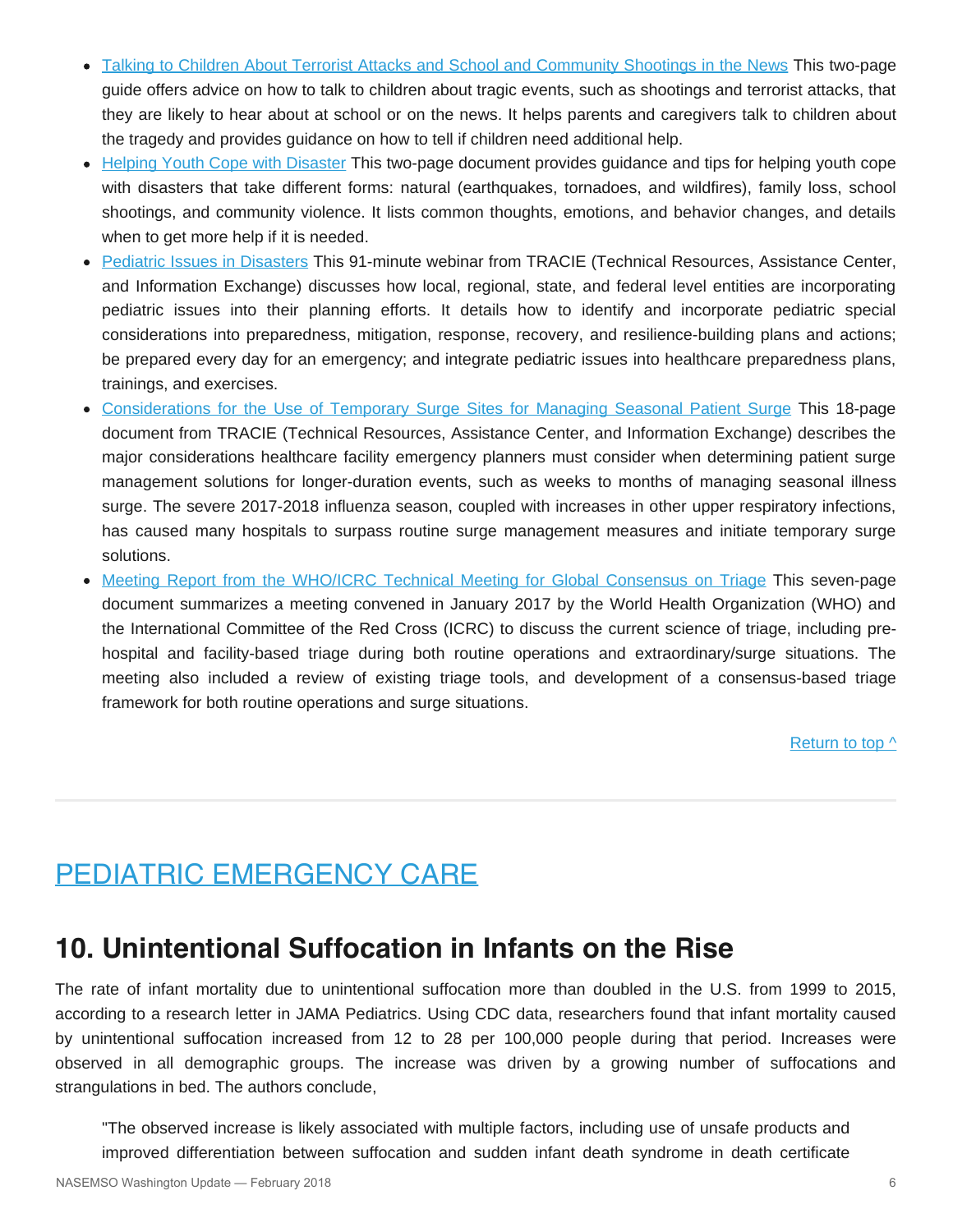reporting. Regardless of the cause, our data indicate more than 1100 preventable infant deaths occurred in 2015, a statistic that warrants attention and action."

[Read more.](https://jamanetwork.com/journals/jamapediatrics/article-abstract/2672731?redirect=true)

# **11. Intentional Exposures Among Teens to Single-Load Laundry Packets Continue to Rise**

The American Association of Poison Control Centers (AAPCC) expresses continued concern over the improper use of single-load laundry detergent packets as the number of intentional exposures among teenagers rises. AAPCC reported that during the first two weeks of 2018, the country's poison control centers handled thirty-nine intentional exposures cases among thirteen to nineteen year olds. That number has increased to eighty-six intentional cases among the same age demographic during the first three weeks of 2018. AAPCC supports rigorous safety efforts pertaining to single-load liquid laundry packets through packaging, labeling, product design, information dissemination, storing, handling, and public education. [Read more.](http://www.aapcc.org/press/84/)

[Return to top ^](#page-0-0)

### <span id="page-6-0"></span>TRAUMA

### **12. FDA Approves Blood Test to Evaluate TBI**

The U.S. Food and Drug Administration has permitted marketing of the first blood test to evaluate mild traumatic brain injury (mTBI), commonly referred to as concussion, in adults. The FDA reviewed and authorized for marketing the Banyan Brain Trauma Indicator in fewer than 6 months as part of its Breakthrough Devices Program.

Most patients with a suspected head injury are examined using a neurological scale, called the 15-point Glasgow Coma Scale, followed by a computed tomography or CT scan of the head to detect brain tissue damage, or intracranial lesions, that may require treatment; however, most patients evaluated for mTBI/concussion do not have detectable intracranial lesions after having a CT scan. The blood test for concussion will help health care professionals determine the need for a CT scan in patients suspected of having mTBI and help prevent unnecessary neuroimaging and associated radiation exposure to patients.

The Brain Trauma Indicator works by measuring levels of proteins, known as UCH-L1 and GFAP, that are released from the brain into blood and measured within 12 hours of head injury. Levels of these blood proteins after mTBI/concussion can help predict which patients may have intracranial lesions visible by CT scan. Being able to predict if patients have a low probability of intracranial lesions can help health care professionals in their management of patients and the decision to perform a CT scan. Test results can be available within 3 to 4 hours. [Read more.](https://www.fda.gov/NewsEvents/Newsroom/PressAnnouncements/ucm596531.htm)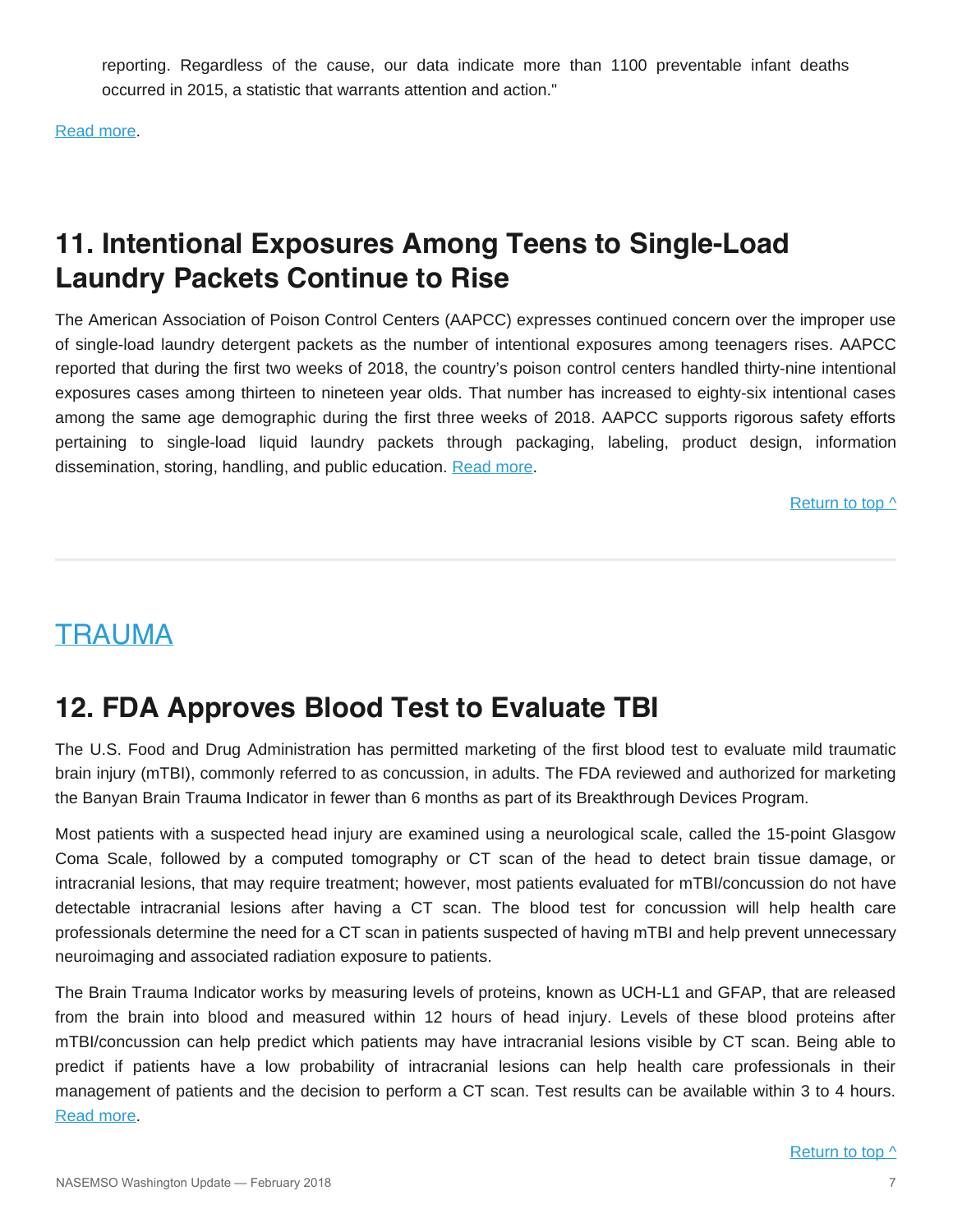### <span id="page-7-0"></span>FEDERAL PARTNERS

# **13. National Institute for Occupational Safety and Health Releases Infographic to Help EMS Providers Stay Safe on the Job**

The National Institute for Occupational Safety and Health (NIOSH) just released an infographic that aims to prevent injuries and exposures to protect EMS providers, so they can help keep the public safe. EMS providers are critical to public health and safety. They are also at high risk for injuries at work, especially sprains, strains, falls, and exposures to body fluids.

"Thousands of EMS providers visit emergency departments or occupational health clinics each year for work related events. It is critical that we all take the necessary steps to ensure their health and safety, so they can perform their job when the public needs them," says Jon R. Krohmer, MD, Director of NHTSA Office of EMS.

The infographic is available [here](https://www.cdc.gov/niosh/topics/ems/pdfs/EMS_Provider_Infographic.pdf?s_cid=3ni7d2nhtsa2018).

# **14. FDA Continues to Work with Manufacturers to Resolve Drug Shortages**

Resources are available to evaluate current drug shortages and discontinuations reported to the Food and Drug Administration (FDA) [here](https://www.accessdata.fda.gov/scripts/drugshortages/default.cfm).

### **15. NIOSH Presents a Webinar on Linking Research to Healthier Workplace Practices**

#### **NIOSH TWH Webinar Series:** [Numbers to Know How: Linking Research to Healthier Workplace Practices](https://events-na12.adobeconnect.com/content/connect/c1/1278955632/en/events/event/shared/default_template_simple/event_registration.html?sco-id=1838463979&campaign-id=nws&_charset_=utf-8)

On March 21, an expert panel of speakers will discuss challenges facing today's workplaces and the role of health survey data to inform Total Worker Health interventions. Speakers will discuss results from the Workplace Health in America Survey, the National Health Interview Survey, and the National Occupational Mortality Surveillance System.

Featured presenters include L. Casey Chosewood, MD, MPH, Director of the NIOSH Office for Total Worker Health; Laura Linnan, ScD, Research Program Director of the Carolina Collaborative for Research on Work and Health at UNC Gillings School of Public Health; and, Sara Luckhaupt, MD, MPH, Medical Epidemiologist in the NIOSH Division of Surveillance, Health Evaluations and Field Studies.

Registration is available [here](https://events-na12.adobeconnect.com/content/connect/c1/1278955632/en/events/event/shared/default_template_simple/event_registration.html?sco-id=1838463979&campaign-id=nws&_charset_=utf-8) for "Numbers to Know How: Linking Research to Healthier Workplace Practices" from 1:00 PM to 2:30 PM EST on March 21. This webinar installment is a featured preview topic for the 2nd International Symposium to Advance Total Worker Health. Free Continuing Education credits are pending.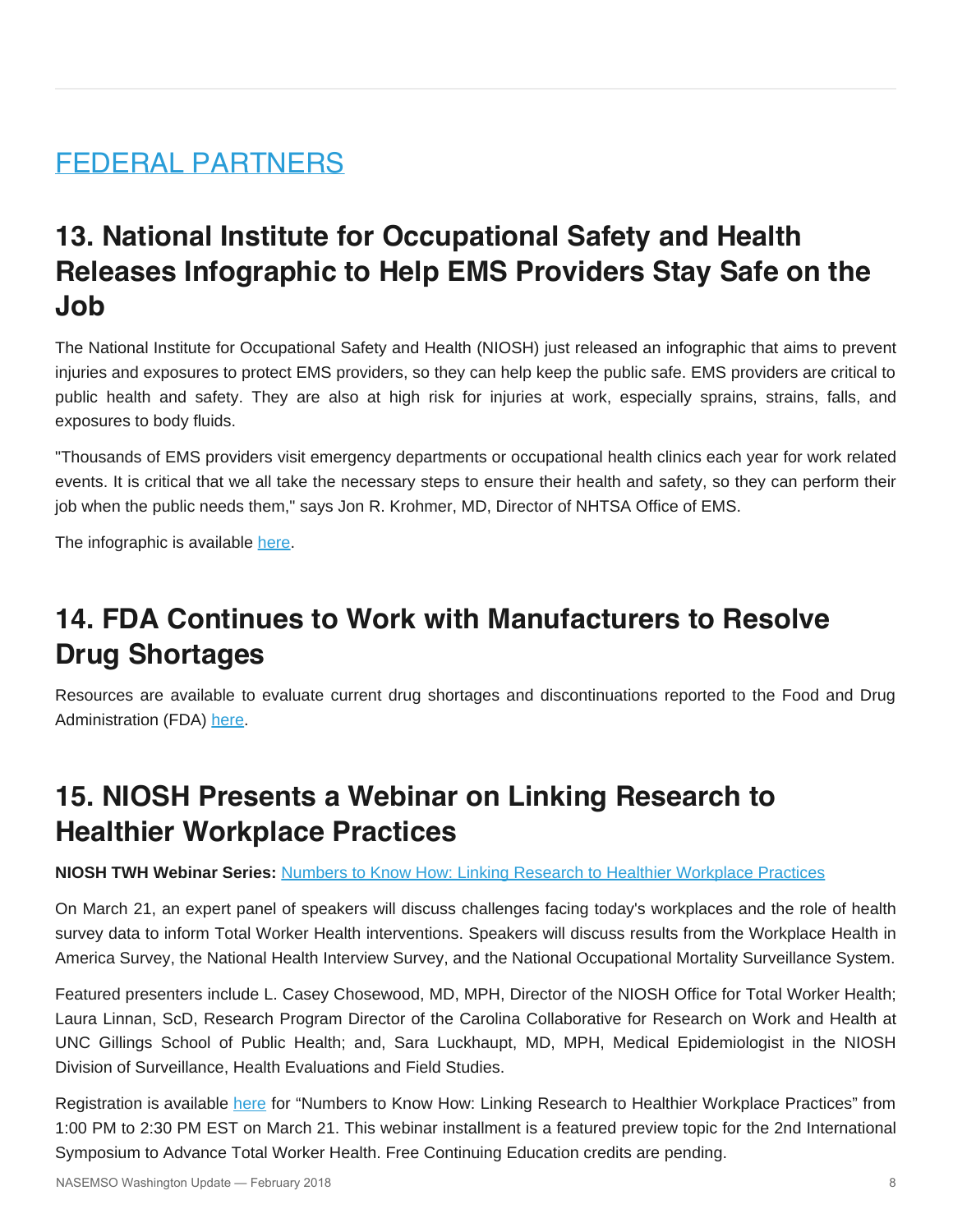### <span id="page-8-0"></span>INDUSTRY NEWS

# **16. Call for Volunteers for the CAAS Standards Revision Committee**

CAAS is now preparing to review and revise the existing CAAS Accreditation Standards and is seeking applications from individuals willing to participate on the CAAS Standards Revision Committee. The Commission on Accreditation of Ambulance Services (CAAS) is an independent, not for profit accrediting organization that exists to encourage and promote the highest standards for medical transportation systems. The objective of the CAAS Standards Revision Committee is to review the existing CAAS Accreditation Standards Version 3.0, and to develop proposed revisions or additions to the standards as necessary. If you are interested in participating, please complete the [online application form](http://www.caas.org/caas-standards/caas-standards-revision-committee-call-for-volunteers/) by Mar. 9, 2018.

#### **17. NREMT Announces Team-Focused Organization Structure**

The National Registry of Emergency Medical Technicians (NREMT) recently announced a streamlined organizational structure. The National Registry is now organized in four teams: Certification and Policy, Finance and Administration, Operations and Stakeholder Relations, and Science and Examinations. The focus of the new structure is improved customer relationships, communications and accountability. [Read more](https://www.nremt.org/rwd/public/document/news-new-team).

### **18. NREMT Retires I-99 Exam**

The NREMT has announced it will no longer offer the I‐99 examination after December 31, 2019. Candidates will not be able to take the I-99 exam after December 31, 2019, including retesting. NREMT staff has developed a transition plan for the retirement of the examination for the states that still utilize this examination. Individual I-99s are encouraged to contact their state EMS office with questions. Read the [NREMT Board Meeting Action Summary](https://www.nremt.org/rwd/public/document/board-meeting) describing the motion.

### **19. JEMS Cover Story Highlights Dangers of EMS Fatigue**

The Journal of Emergency Medical Services (JEMS) offers a look at EMS fatigue in its February cover story, **Dead Tired**. The overview, written by Dr. P. Daniel Patterson, also highlights new Fatigue Risk Management Guidelines for EMS. [Read more](http://www.jemsdigital.com/jems/201802?pg=28#pg28).

Return to top  $\wedge$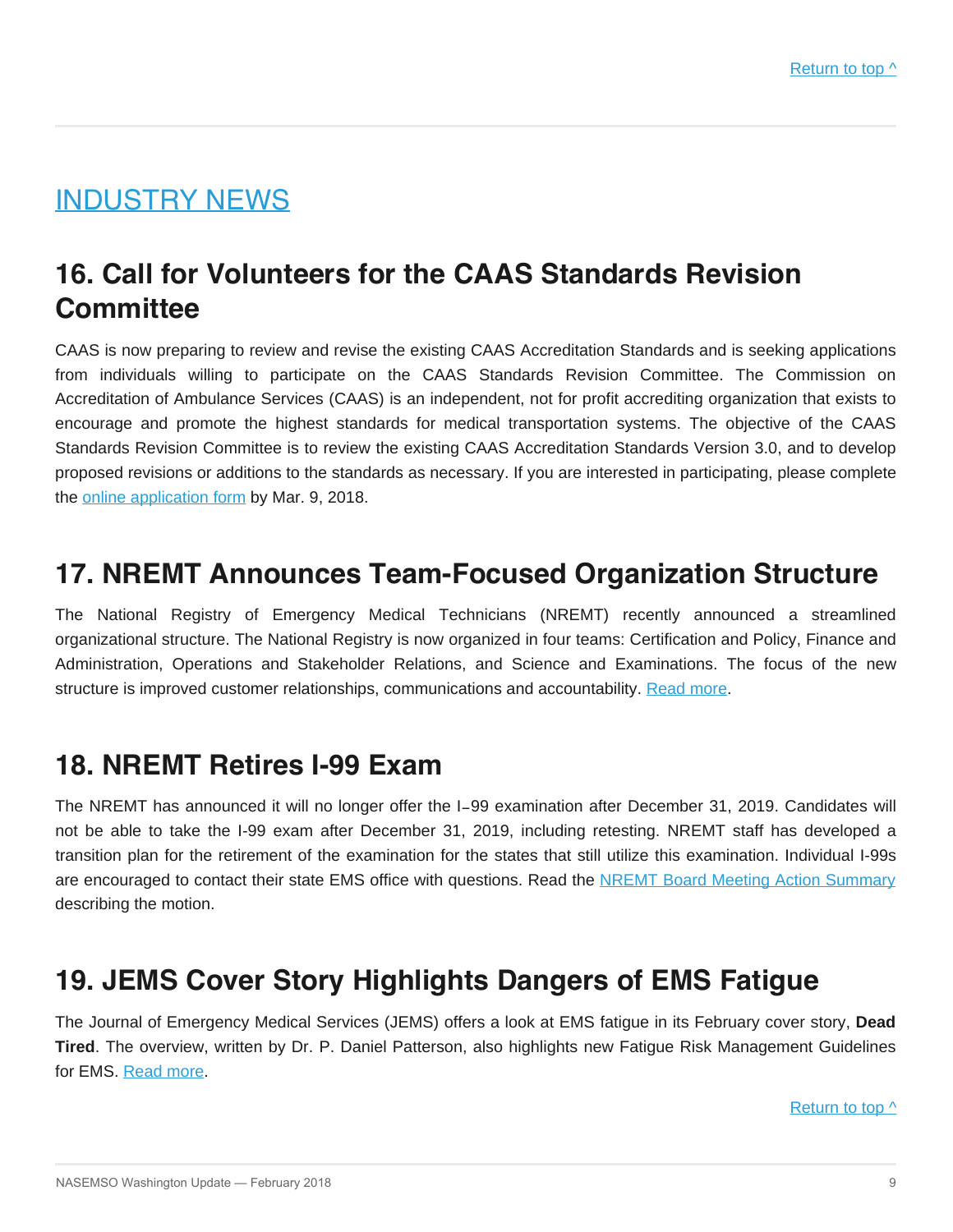# <span id="page-9-0"></span>INTERESTING ABSTRACTS

# **20. External Validation of the Air Medical Prehospital Triage Score for Trauma**

The Journal of Trauma and Acute Care Surgery published this study by Brown, Gestring, Guyette, and others to externally validate the AMPT score, demonstrating the ability of this tool to reliably identify trauma patients most likely to benefit from HEMS transport.

The Air Medical Prehospital Triage (AMPT) score was developed to identify injured patients who may benefit from scene helicopter emergency medical services (HEMS) transport. External validation using a different dataset is essential to ensure reliable performance, and this study is the first to do so.

The study objective was to validate the effectiveness of the AMPT score to identify patients with a survival benefit from HEMS using the Pennsylvania Trauma Outcomes Study (PTOS) registry. The AMPT score should be considered when protocols for HEMS scene transport are developed and reviewed. Read it for free [here](https://www.ncbi.nlm.nih.gov/pmc/articles/PMC5250556/#).

# **21. Patients Benefit from Direct Transfer to PCI Center Following OHCA**

This study by Cournoyer and others seeks to determine the association between being transported to a percutaneous coronary intervention (PCI)-capable hospital and survival to discharge for patients with out-of-hospital cardiac arrest (OHCA).

Patients suffering from OHCA are frequently transported to the closest hospital. PCI is often indicated following OHCA. The additional delay to hospital arrival, which could offset a potential increase in survival associated with being transported to a PCI-capable center, was also evaluated. The authors conclude "it could be advantageous to redirect patients suffering from OHCA patients to PCI-capable centers if the resulting expected delay is of less than 14 min." [Read more](http://www.resuscitationjournal.com/article/S0300-9572(18)30058-3/fulltext).

# **22. New Transillumination Technique Makes Flexible Tracheal Intubation Easier**

The addition of the Infrared Red Intubation System (IRRIS) technique to intubation with flexible videoscopes may be a tool that will make intubation of the most difficult airways easier and may be of special help to the clinician who only rarely uses flexible videoscopes for tracheal intubation. Read Biro, Fried, Schlaepfer, and Kristensen's article [here.](http://onlinelibrary.wiley.com/doi/10.1111/anae.14217/abstract)

#### **23. Study Looks at High Dose Insulin for Beta-Blocker and Calcium Channel-Blocker Poisoning** NASEMSO Washington Update — February 2018 10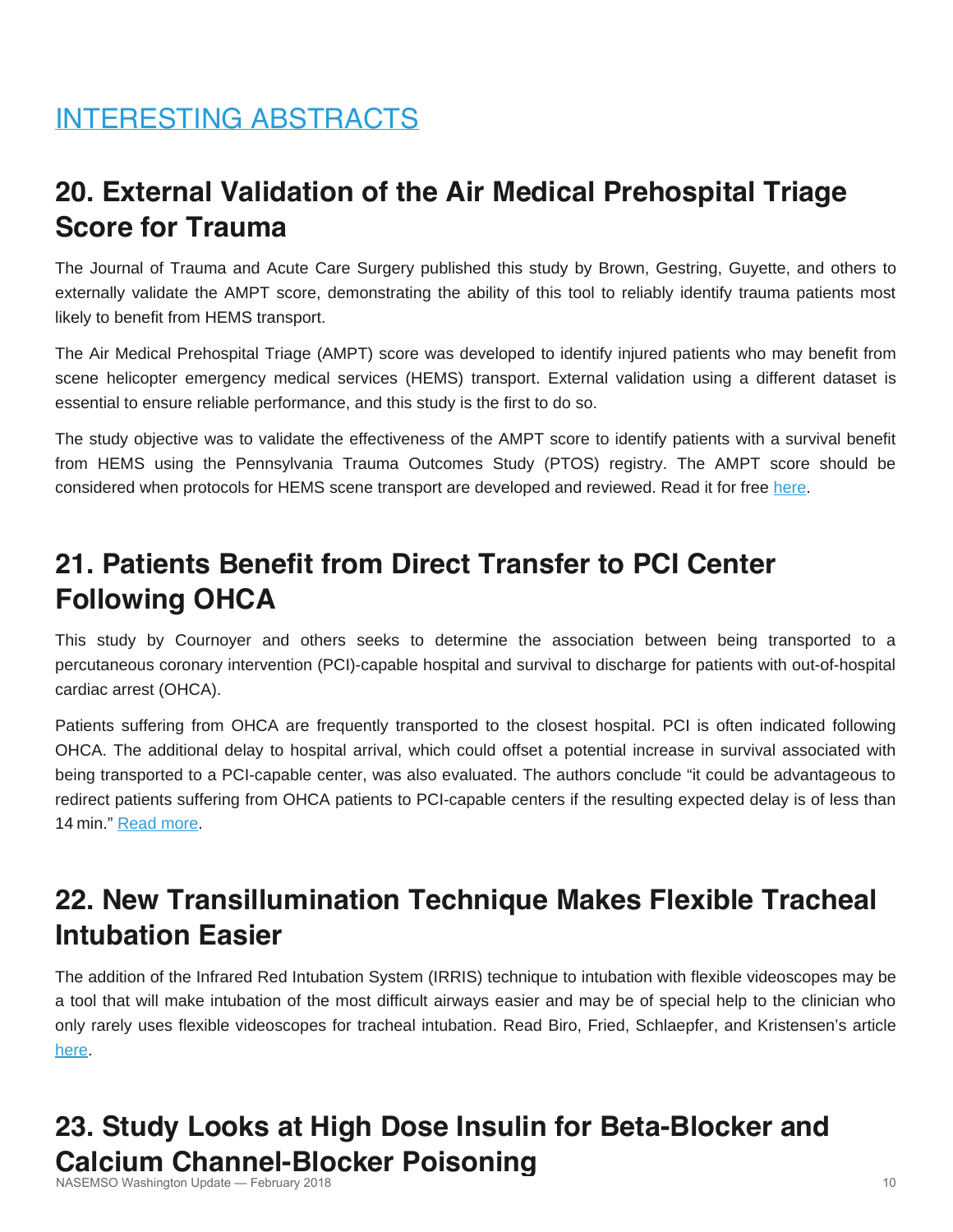In the American Journal of Emergency Medicine, Cole and others state,

"High dose insulin (HDI) is a standard therapy for beta-blocker (BB) and calcium channel-blocker (CCB) poisoning, however human case experience is rare. Our poison center routinely recommends HDI for shock from BBs or CCBs started at 1 U/kg/h and titrated to 10 U/kg/h. The study objective was to describe clinical characteristics and adverse events associated with HDI."

The authors conclude "HDI, initiated by emergency physicians in consultation with a poison center, was feasible and safe in this large series. Metabolic abnormalities were common, highlighting the need for close monitoring. Hypoglycemia was more common when less concentrated dextrose maintenance infusions were utilized." [Read](http://www.ajemjournal.com/article/S0735-6757(18)30122-0/fulltext) [more](http://www.ajemjournal.com/article/S0735-6757(18)30122-0/fulltext).

# **24. National Systematic Legal Review of State Policies on EMS Licensure Levels' Authority to Administer Opioid Antagonists**

Given the continued increase in the number of opioid-related overdoses and deaths, many states have changed their policies to authorize EMTs and EMRs to administer opioid antagonists. The goal of this study, a collaborative effort between NHTSA's Office of EMS and NASEMSO, is to provide an updated description of policy on EMS licensure levels' authority to administer opioid antagonists for all 50 US states, the District of Columbia (DC), and the Commonwealth of Puerto Rico (PR). [Read more](https://doi.org/10.1080/10903127.2018.1439129).

[Return to top ^](#page-0-0)

# <span id="page-10-0"></span>UPCOMING EVENTS

*Send calendar events to [krobinson@asmii.net](mailto:krobinson@asmii.net?subject=Calendar%20Event%20for%20Washington%20Update)*

Please use these links to access monthly course schedules and registration info related to:

- [NAEMSE Instructor Course Level 1](http://naemse.org/?page=LVL1InstructorCourse)
- [NAEMSE Instructor Course Level 2](http://naemse.org/?page=LVL2InstructorCourse)
- [CAAHEP Accreditation Update & Evaluating Student Competency Workshops](http://naemse.org/?page=coaemsp)
- [NAEMSE/NREMT Regional Scenario Development Workshops](http://naemse.org/?page=nremt)

#### **National Conferences and Special Meetings**

#### [18th Annual Templeton Pediatric Trauma Symposium](https://chop.cloud-cme.com/aph.aspx?P=5&EID=571)

#### March 2-3, 2018 in Philadelphia, PA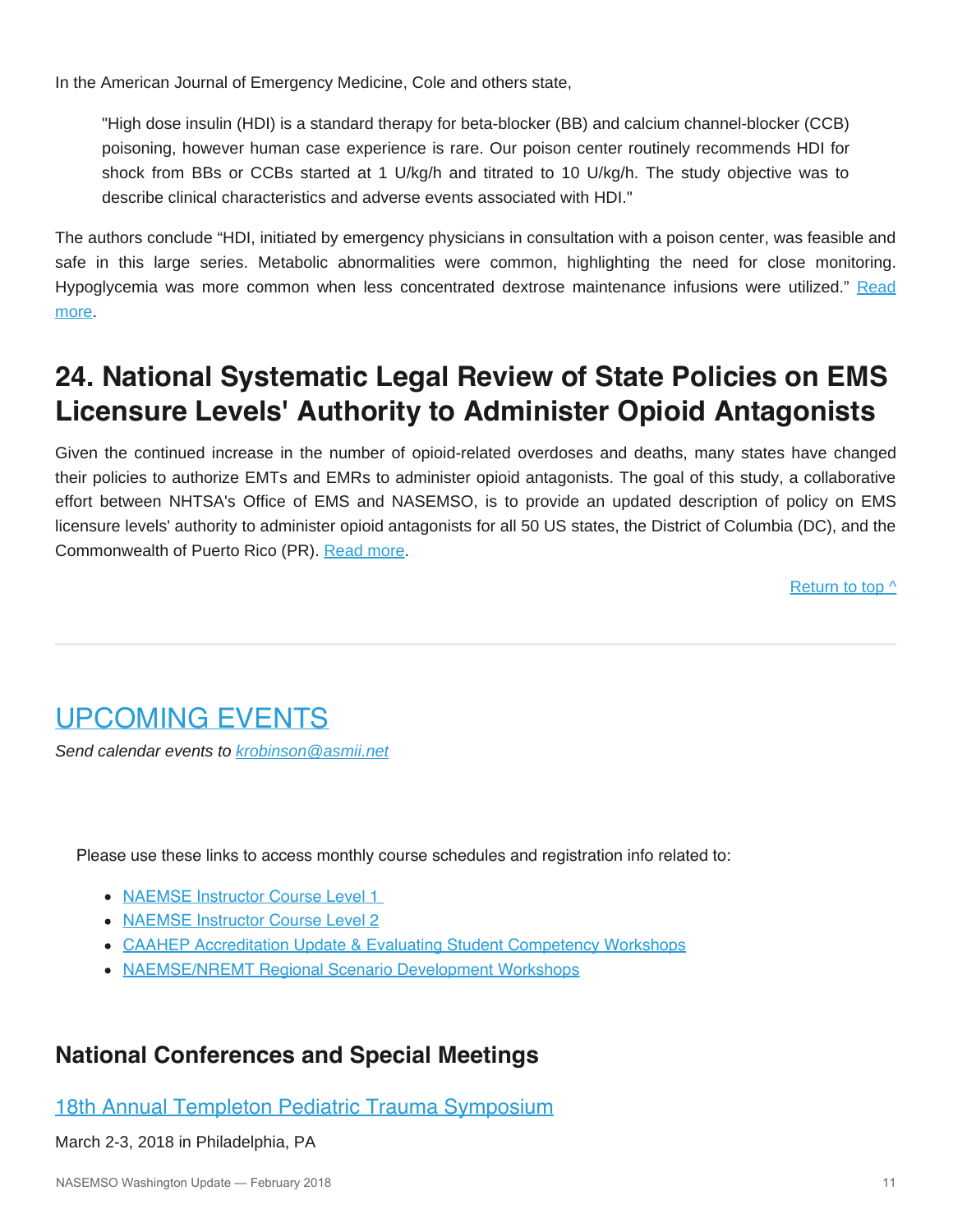#### [EMS State of the Science 2018: Gathering of Eagles](http://gatheringofeagles.us/2018/2018information.htm)

March 2-3, 2018 in Dallas, TX

[ACRP Insight Event: Airport Roles in Reducing Transmission of Communicable Dieases](https://projects.erg.com/conferences/acrp/register-acrp-insightevent.asp)

March 6-7, 2018 at National Academies of Sciences in Washington, DC

[American College of Surgeons](https://www.facs.org/) **COT Meeting**

March 6-10, 2018 in San Antonio, TX

[Society of Trauma Nurses Annual Meeting](http://www.traumanurses.org/education/traumacon-2018)

March 21-23, 2018 in Portland, OR

[American Academy of Emergency Medicine Annual Meeting](http://www.aaem.org/)

April 7-11, 2018 in San Diego, CA

[Critical Care Transport Medicine Conference](http://www.iafccp.org/event/id/177507/Critical-Care-Transport-Medicine-Conference-CCTMC.htm)

April 9-11, 2018 in San Antonio, TX

[FDIC International](http://www.fdic.com/index.html)

April 23-28, 2018 in Indianapolis, IN

[National Rural EMS and Care Conference](https://nosorh.org/calendar-events/ems/)

April 24-25, 2018 in Tucson, AZ

#### **5th Annual EMS Medical Directors Conference**

April 27, 2018 Carmel, IN. For more info contact [indianatrauma@isdh.in.gov](mailto:indianatrauma@isdh.in.gov?subject=EMS%20Medical%20Directors%20Conference).

[Society for Academic Emergency Medicine Annual Meeting](http://saem.org/annual-meeting)

May 15-18, 2018 in Indianapolis, IN

#### **EMS Week**

May 20-26, 2018. Read more via [ACEP](https://www.acep.org/emsweek/) and [NAEMT](https://www.naemt.org/initiatives/ems-week).

[National Association of State EMS Officials Annual Meeting](https://www.nasemso.org/AnnualMeeting2018/index.asp)

May 21-24, 2018 in Providence, RI

[Fire Rescue Med \(IAFC EMS Section Annual Meeting\)](https://www.iafc.org/events/event/2018/06/11/default-calendar/fire-rescue-med)

June 11-13, 2018, 2017 in Henderson, NV

[NFPA Annual Conference](http://www.nfpa.org/Training-and-Events/By-type/Conferences/Conference)

June 11-14, 2018 in Las Vegas, NV

#### [Pinnacle 2018](http://pinnacle-ems.com/)

July 23-27, 2018 in Phoenix, AZ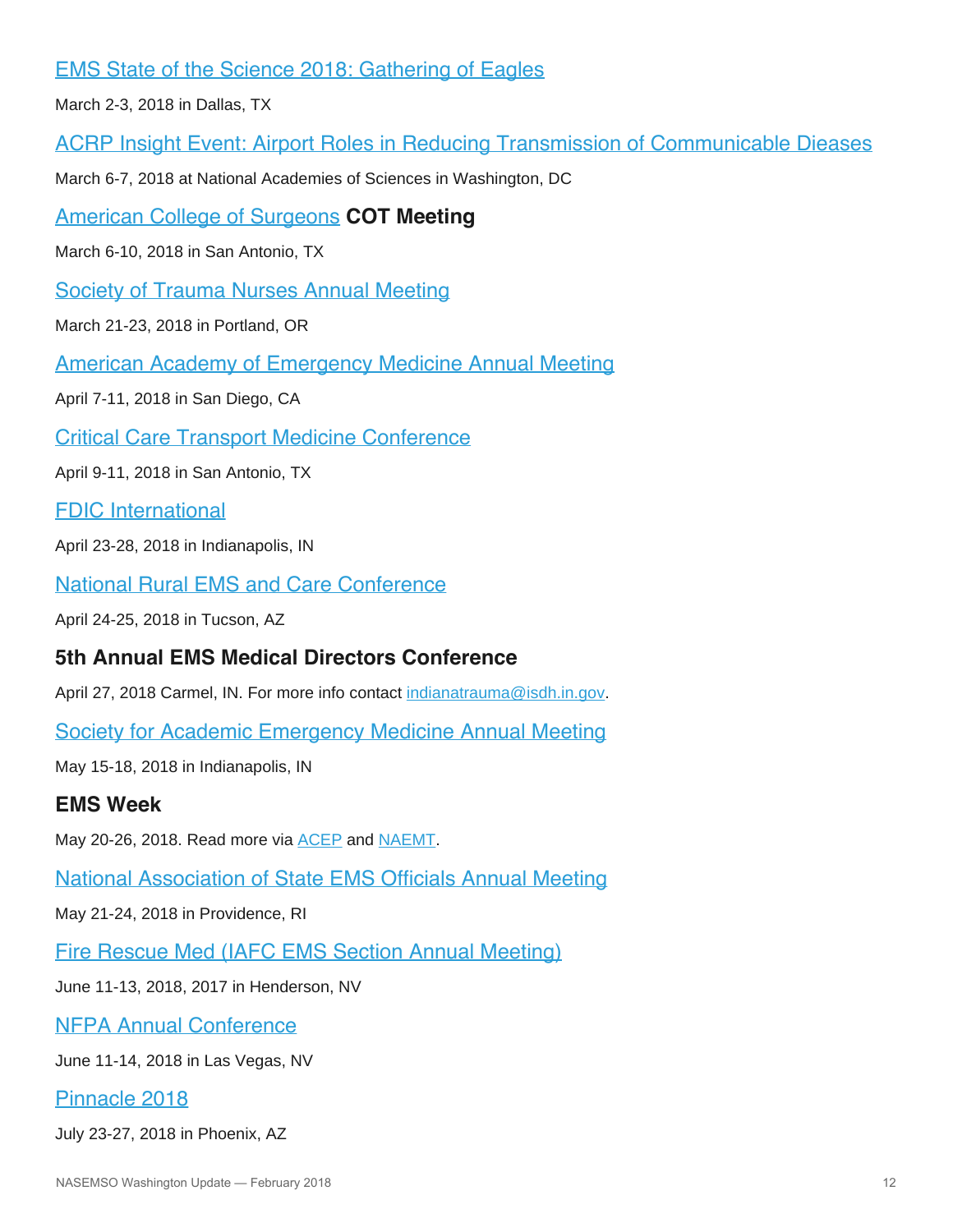[National Association of EMS Educators Annual Meeting](http://www.naemse.org/)

July 30 – August 4, 2018 in Washington, DC

[IAFC Annual Conference \(Fire-Rescue International\)](http://www.iafc.org/fri)

August 8-11, 2018 in Dallas, TX

[National EMS Safety Summit](http://nationalemssafetysummit.org/)

August 20-23, 2018 in Denver, CO

[American Ambulance Association Annual Meeting](https://annual.ambulance.org/)

September 6-8, 2018 in Las Vegas, NV

[Emergency Nurses Association Annual Meeting](http://www.ena.org/)

September 26-29, 2018 in Pittsburgh, PA

[American College of Emergency Physicians Annual Meeting](http://www.acep.org/)

October 1-4, 2018 in San Diego, CA

[American College of Surgeons Clinical Congress](https://www.facs.org/clincon2018)

October 21-25, 2018 in Boston, MA

[IAEM Annual Conference and EMEX 2018](http://www.iaemconference.info/)

October 21-24, 2018 in Grand Rapids, MI

[Air Medical Transport Conference](http://aams.org/education-meetings/)

October 22-24, 2018 in Phoenix, AZ

#### [EMS World Expo](http://www.emsworldexpo.com/)

October 29 - Nov 2, 2018 in Nashville, TN

See more EMS Events on the [NASEMSO Calendar.](http://www.nasemso.org/Resources/Calendar/index.asp)

[Return to top ^](#page-0-0)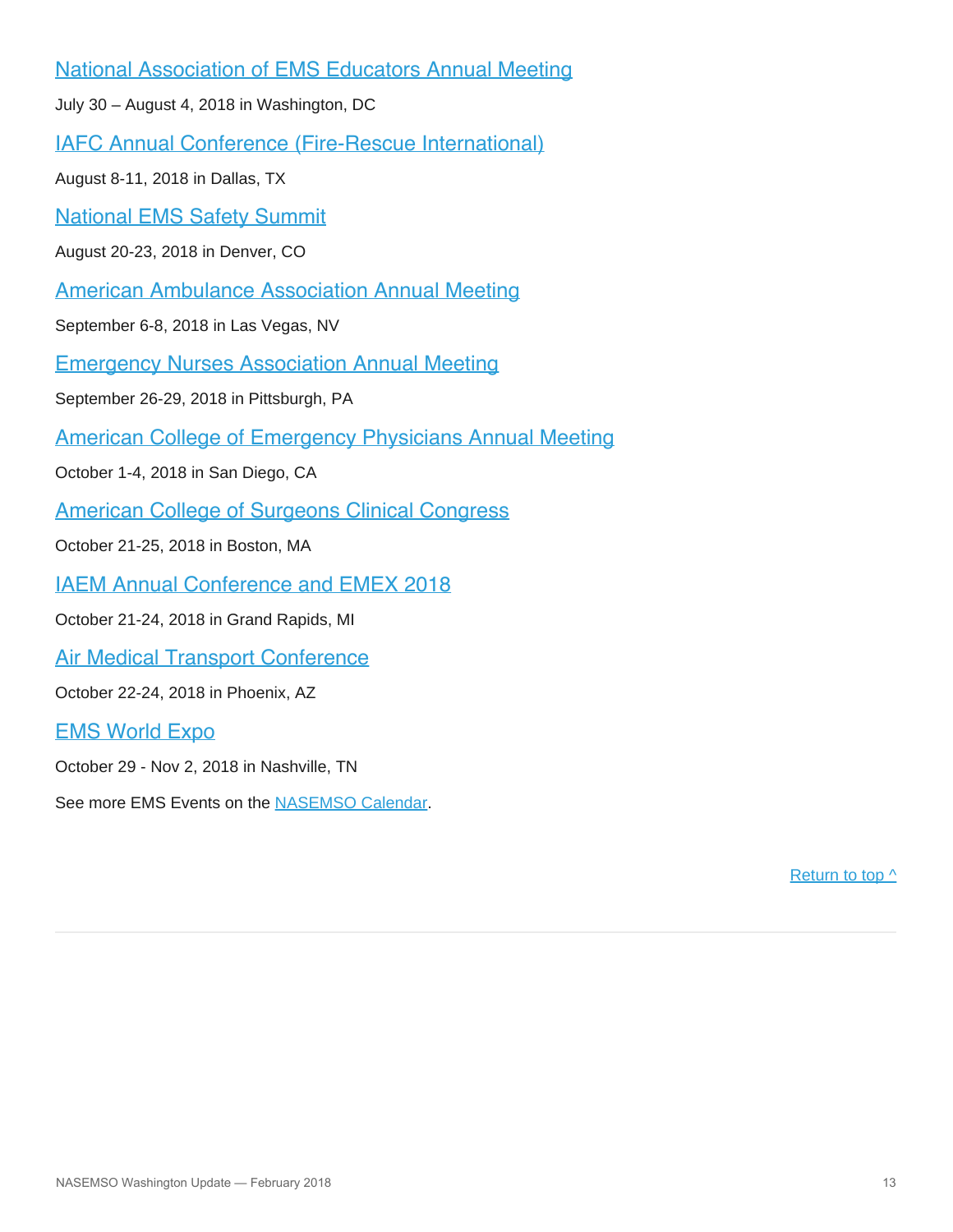

# **Your input to Washington Update is welcome and can be sent directly to our Editor:**

#### **Kathy Robinson, RN, EMT-P, QAS**

National Association of State EMS Officials 201 Park Washington Court Falls Church, VA 22046 Email: [robinson@nasemso.org](mailto:robinson@nasemso.org) Phone: 703.538.1799 Ext. 1894

# CONTACT NASEMSO STAFF

<span id="page-13-0"></span>**Elizabeth Armstrong, CAE, MAM** / Executive VP (703) 538-1799 ext. 8 [armstrong@nasemso.org](mailto:armstrong@nasemso.org)

**Dia Gainor** / Executive Director (703) 538-1799 ext. 7 [dia@nasemso.org](mailto:dia@nasemso.org)

**Sharon Kelly** / Executive Assistant (703) 538-1799 ext. 2 [kelly@nasemso.org](mailto:kelly@nasemso.org)

**Kathy Robinson** / Program Manager (703) 538-1799 ext. 1894 [robinson@nasemso.org](mailto:robinson@nasemso.org)

**Kevin McGinnis** / Program Manager (571) 749-7217<br>mcginnis@nasemso.org

**Leslee Stein-Spencer** / Program Manager [stein-spencer@nasemso.org](mailto:stein-spencer@nasemso.org)

**Mary Hedges** / Program Manager [hedges@nasemso.org](mailto:hedges@nasemso.org)

**Rachael Alter** / Program Manager [alter@nasemso.org](mailto:alter@nasemso.org)

**Sue Prentiss** / Program Manager [prentiss@emsreplica.org](mailto:prentiss@emsreplica.org)

**Joe Ferrell** / Program Manager [joe@nasemso.org](mailto:joe@nasemso.org)

**Karen Thompson** / Website Manager [thompson@nasemso.org](mailto:thompson@nasemso.org)

Zoe Renfro / Project Coordinator [zoe@nasemso.org](mailto:zoe@nasemso.org)